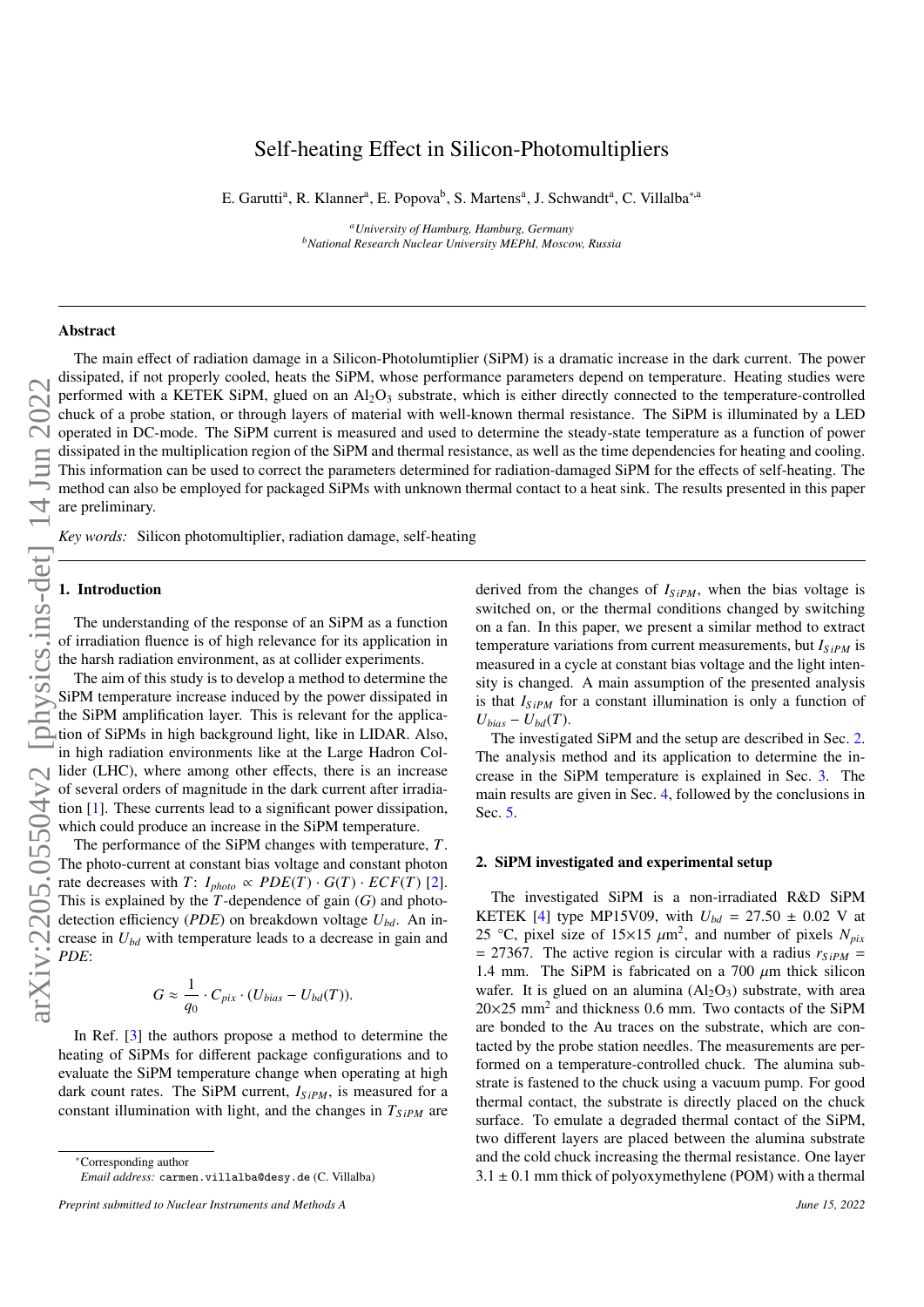conductivity  $k = 0.3$  W/m·K, and a polypropylene (PP) thinner layer (1.2  $\pm$  0.1 mm) with  $k = 0.2$  W/m·K. Three temperature sensors (PT-100) are used, they are glued with a thermal foil, two on the alumina substrate, and one on the chuck; see the sketch of Fig. [1.](#page-1-2) The illumination is provided with light of a wavelength  $\lambda = 470$  nm from a LED operated in DC-mode surrounded by a diffuser. The setup is located in a light tight and electrically shielded box. For the measurements a Keithley 6517B voltage-source/current-meter is used.



<span id="page-1-2"></span>Figure 1: Schematic of the experimental setup. The SiPM is glued on the alumina substrate, with a POM or PP layer to degrade the thermal contact with the chuck. The distances of the *Tsensors* on the alumina from the SiPM center are  $3.1 \pm 0.1$  mm ( $T_{sensor1}$ ) and  $7.6 \pm 0.1$  mm ( $T_{sensor2}$ ).

Two sets of data are recorded. The calibration data set, with the alumina substrate in direct contact with the chuck,  $I_{cal}(U_{cal}, T_{chuck}, I_{LED})$  is taken at several LED currents,  $I_{LED}$ , with  $U_{cal}$  from 0 to 39 V and  $T_{chuck}$  from 15 to 35 °C. The second set of data is used to determine the increase in the SiPM temperature from its measured current, in cycles of good and degraded thermal contact. *I*<sub>SiPM</sub> is recorded at constant bias voltage,  $U_{bias} = 38$  V and  $T_{chuck} = 25$  °C, for 320 s time intervals with different constant illuminations. This time interval is sufficient for reaching thermal equilibrium. The dark current,  $I_{dark}$ , is measured when the current of the  $I_{LED}$  is zero. The photo-current is defined as  $I_{photo}(I_{LED}) = I_{SIPM}(I_{LED}) I_{SiPM}(I_{dark})$ . To dissipate a power around 50 mW in the SiPM the LED current is switched from very low to  $I_{LED} = 0.47$  mA. After 320 s the LED is switched off again. *Tsensor*<sup>1</sup> and *Tsensor*<sup>2</sup> record the temperature on the surface of the substrate, and *Tsensor*<sup>3</sup> monitors *Tchuck*.

#### <span id="page-1-0"></span>3. Analysis method

From the calibration data,  $I_{cal}(U_{cal}, T_{chuck}, I_{LED})$ , the sensitivity, *Sphoto* is obtained using Eq. [1](#page-1-3) for different *ILED* values,

<span id="page-1-3"></span>
$$
S_{photo}(U_{bias}, T_{chuck}) = \frac{1}{I_{photo}} \cdot \frac{\mathrm{d}I_{photo}}{\mathrm{d}U} \cdot \frac{\mathrm{d}U_{bd}}{\mathrm{d}T} \left[\frac{1}{K}\right].\tag{1}
$$

The sensitivity gives the relative change of *Iphoto* for a tem-perature change of 1 K. Fig. [2](#page-1-4) shows  $S_{photo}(U_{cal}, 25 \degree C)$  from the calibration data for different LED currents. In the range of interest of the measurements the sensitivity is between 0.004 and  $0.01 \left[ \frac{1}{K} \right]$ . It can be seen that *S*<sub>*photo*</sub> does not depend on

*ILED* showing that heating and occupancy can be ignored for the calibration. *Iphoto* as a function of the bias voltage increases with *ILED* for a constant *Tchuck*, since the current is proportional to the rate of converted photons producing a Geiger discharge  $(R_{\gamma})$  and the *PDE*,  $I_{photo} = q_0 \cdot G \cdot R_{\gamma} \cdot PDE \cdot ECF$  [\[2\]](#page-3-1).



<span id="page-1-4"></span>Figure 2: Sesitivity calibration function at several LED currents.

The *T*-dependence of the breakdown voltage, shown in Fig. [3,](#page-1-5) is derived from the calibration data recorded at different  $T_{chuck}$ , yielding to  $dU_{bd}/dT = 21$  mV/K.



<span id="page-1-5"></span>Figure 3: Breakdown voltage as a function of the temperature.

The change in SiPM temperature is calculated, using the sensitivity method, from the ratio of the relative change of *Iphoto* divided by the sensitivity, as:

<span id="page-1-6"></span>
$$
\Delta T_{SiPM} = -\frac{\Delta I_{photo}}{S_{photo} \cdot I_{photo}}.\tag{2}
$$

#### <span id="page-1-1"></span>4. Results

#### *4.1. Cycle with good thermal contact*

The first measurement cycle is recorded with the alumina substrate in direct contact with the chuck,  $T_{chuck} = 25$  °C. The SiPM is operated at  $U_{bias}$  = 38 V, at t = 640 s the LED is switched to 0.47 mA and *Iphoto* rises rapidly as Fig. 4 shows. This LED current results in  $I_{photo} \approx 1.2$  mA and a power of 47 mW.

The oscillation of the curves is a consequence of the feedback loop of the temperature-controlled chuck, which stabilizes the temperature to  $25.0 \pm 0.1$  °C. All three *T*-sensors have the same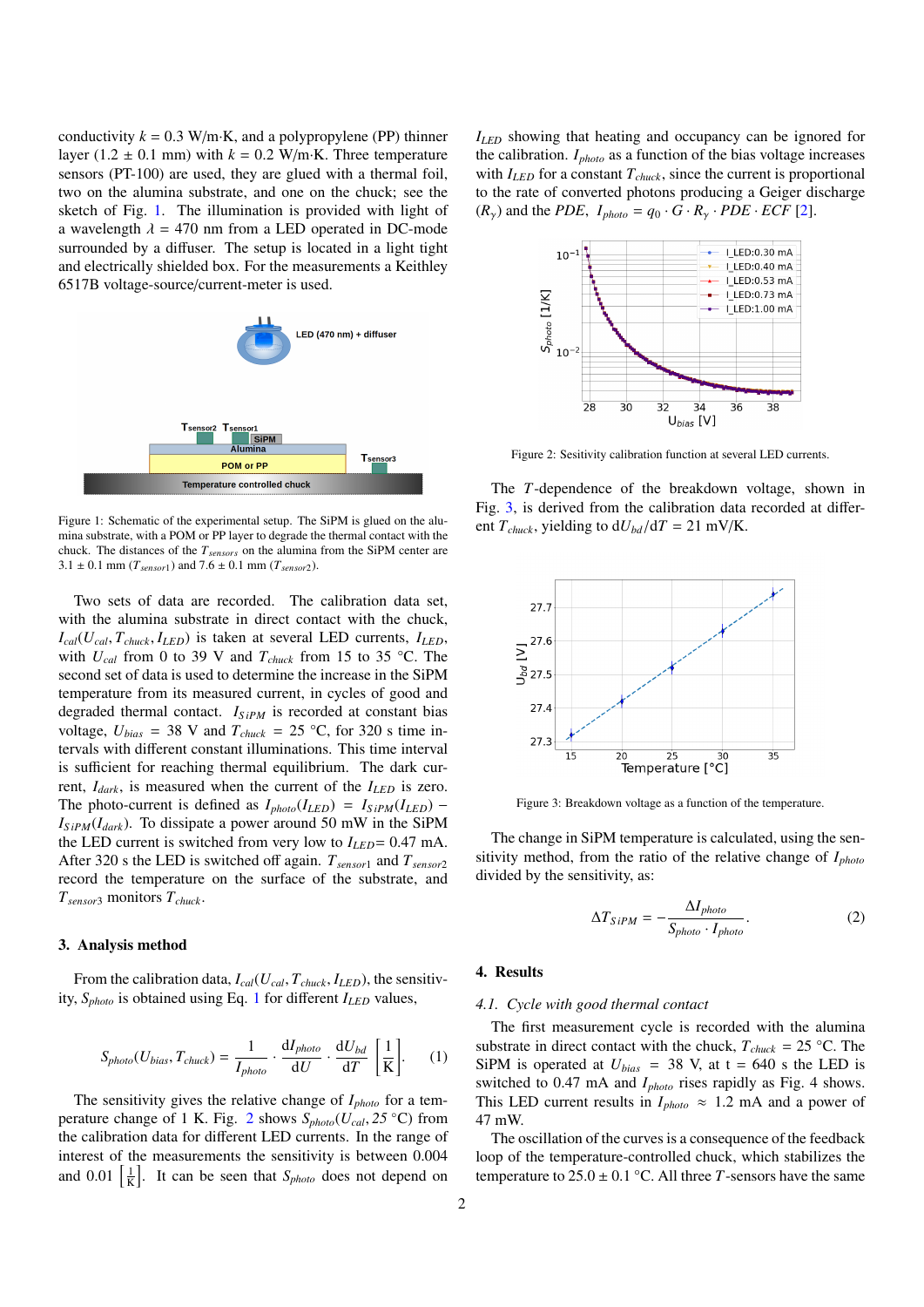

Figure 4: *Iphoto* (green), ∆*T* of sensors (light blue) and *ILED* (dark blue) as a function of time for constant  $U_{bias} = 38$  V and  $T_{chuck} = 25$  °C, for good thermal contact (no layer). It is also included the sinusoidal fit applied to the photo-current (black) and *Tsensor*<sup>1</sup> (dash-dot red).

amplitude and phase showing that the thermal contact between the chuck and substrate is good. *Iphoto* and *Tchuck* show a 180° phase difference. The reason is that an increase in *T* increases *Ubd*, therefore the gain decreases.

The calculated increase in temperature using Eq. [2](#page-1-6) is  $\Delta T_{SiPM}$  = 0.56 K, that corresponds to a breakdown voltage increase  $\Delta U_{bd}$  = 12 mV.

#### *4.2. Cycle with degraded thermal contact*

Fig. [5](#page-2-0) presents the result of the same measurement cycle as discussed in the previous section, however in this case with the POM layer between the chuck and the alumina substrate. It can be observed that it takes about 60 s until the steady state is reached. From the change of  $I_{photo}$ ,  $\Delta T_{SiPM}$  = 1.87 K is obtained using Eq. [2,](#page-1-6) which corresponds to  $\Delta U_{bd}$  = 39 mV. Because of the 3.1 mm POM layer the distance between the LED, that is fixed at the same position, and the SiPM is reduced, therefore the photon flux is increased,  $I_{photo} \approx 1.5$  mA, and the dissipated power in the SiPM is 58 mW.

It can also be seen that there are phase differences between the *T*-oscillations of *Tsensor*<sup>1</sup> and *Tsensor*<sup>2</sup> relative to *Tchuck*, and that ∆*T* decreases with the distance between sensor and SiPM.

#### *4.3. Cross-check*

In order to cross-check the values of ∆*TS iPM* obtained from the sensitivity method, the temperature-controlled chuck oscillations were exploited. Based on the discussion of the previous section, it can be assumed that the amplitudes of  $T_{SiPM}$  and *Tsensor*<sup>1</sup> oscillations are approximately the same. A sinusoidal fit was applied to determine the amplitude of the oscillation for  $T_{sensor1}(t)$  and  $I_{photo}(t)$  for the data with good thermal contact, and from the ratio is obtained the calibration constant:

<span id="page-2-1"></span>
$$
\alpha = \frac{A_T}{A_I} = 0.23 \left[ \frac{\text{K}}{\mu \text{A}} \right],\tag{3}
$$

this allows to estimate the change in SiPM temperature using:

<span id="page-2-2"></span>
$$
\Delta T_{SiPM} = -\alpha \Delta I_{photo}.\tag{4}
$$



<span id="page-2-0"></span>Figure 5: *Iphoto* (green), ∆*T* of sensors (orange) and *ILED* (dark blue) as a function of time for constant  $U_{bias} = 38$  V and  $T_{chuck} = 25$  °C, for degraded thermal contact (3.1 mm POM).

For the case of good thermal contact and a power of 47 mW, which is the same data used for the sensitivity method, a  $\Delta T_{SiPM}$  = 0.62 K is obtained, which is 10 % larger than the value from Eq. [2.](#page-1-6)

For the data with the POM and the PP layer between the SiPM mounted on the alumina substrate and the cold chuck, the current is normalized to the maximum value of the data with good thermal contact, and using alpha from Eq. [3](#page-2-1) the increase in SiPM temperature for degraded thermal contact is estimated with Eq. [4.](#page-2-2) All the results are summarised in Tab. [1.](#page-2-3)

#### *4.4. Summary of results*

Fig. [6](#page-3-5) presents the summary of the results obtained; Fig. 6 (a) for good thermal contact, (b) for a 1.2 mm PP layer, and (c) for a 3.1 mm POM layer. The ∆*TS iPM* using the sensitivity method, Eq. [2,](#page-1-6) as a function of time is plotted in blue and compared to the values obtained with the method of Eq. [4,](#page-2-2) in green. The cross-check values are 8 to 10 % larger. The temperature increase with a POM or PP layer is larger than without any layer, because the heat produced in the SiPM is not efficiently transported through the insulating material.

|            | P[mW] | $\Delta T_{\rm SiPM}$ [K] | Cross-check                  | Rel. dif- |
|------------|-------|---------------------------|------------------------------|-----------|
|            |       |                           | $\Delta T_{\text{SiPM}}$ [K] | ference   |
| no layer   | 46.55 | 0.56                      | 0.62                         | 10.3%     |
| PP         | 50.81 | 1.74                      | 1.91                         | 9.5%      |
| <b>POM</b> | 57.68 | 1.87                      | 2.03                         | 8.6%      |
|            |       |                           |                              |           |

<span id="page-2-3"></span>Table 1: Calculated ∆*TS iPM* for each thermal resistivity using the sensitivity method and the cross-check  $\alpha$ .

| РP<br>02 |            | $d$ [mm] | $k$ [W/m $\cdot$ K] |  |
|----------|------------|----------|---------------------|--|
|          |            |          |                     |  |
|          | <b>POM</b> |          | በ 3                 |  |

Table 2: Thickness (*d*) and thermal conductivity (*k*) for the polypropylene (PP) and the polyoxymethylene (POM) layer.